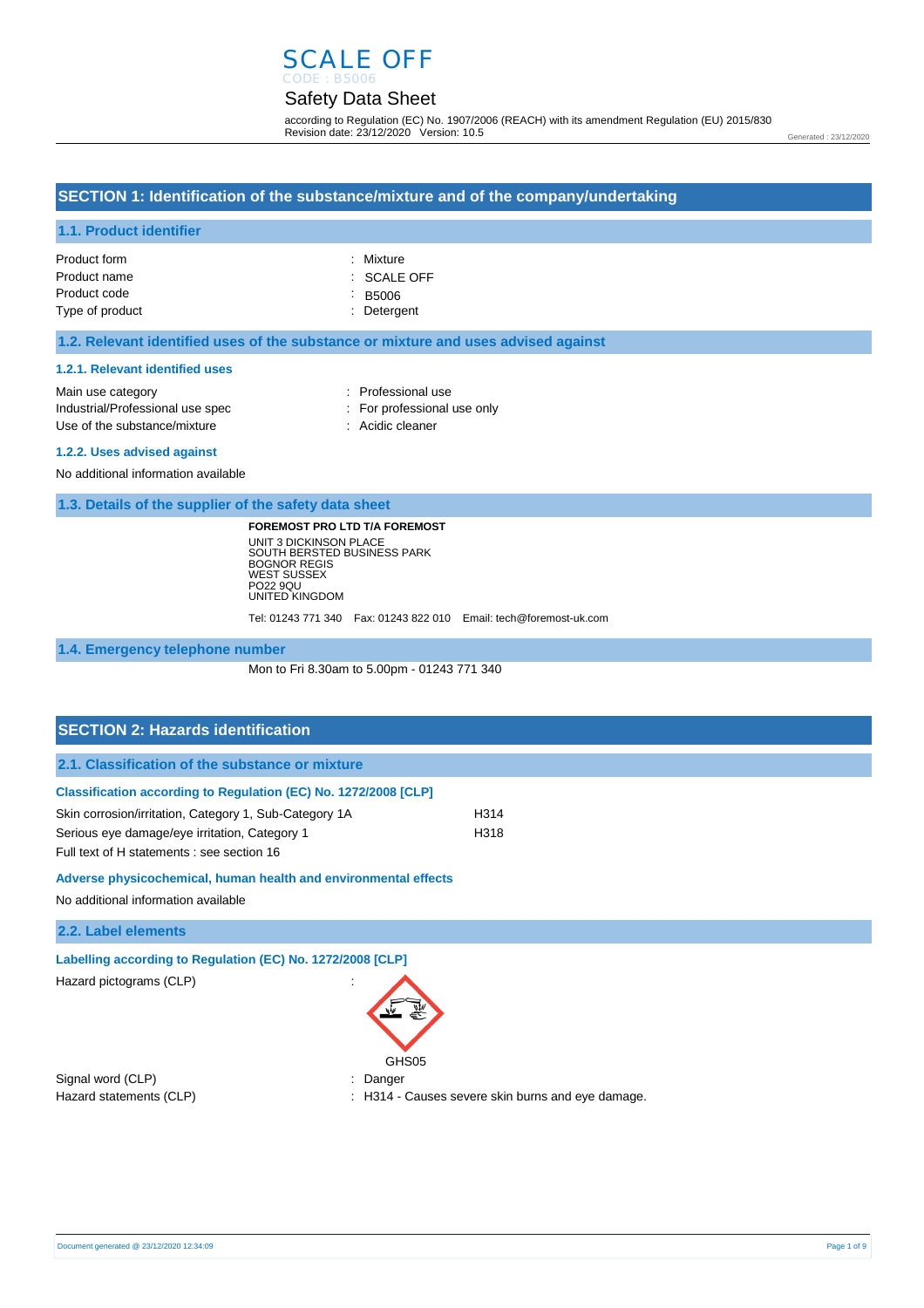# Safety Data Sheet

according to Regulation (EC) No. 1907/2006 (REACH) with its amendment Regulation (EU) 2015/830

| Precautionary statements (CLP) | : P264 - Wash hands thoroughly after handling.<br>P280 - Wear eye protection, protective gloves.<br>P301+P330+P331 - IF SWALLOWED: rinse mouth. Do NOT induce vomiting.<br>P303+P361+P353 - IF ON SKIN (or hair): Take off immediately all contaminated clothing.<br>Rinse skin with water/shower.<br>P305+P351+P338 - IF IN EYES: Rinse cautiously with water for several minutes. Remove<br>contact lenses, if present and easy to do. Continue rinsing.<br>P315 - Get immediate medical advice/attention.<br>P405 - Store locked up. |
|--------------------------------|-----------------------------------------------------------------------------------------------------------------------------------------------------------------------------------------------------------------------------------------------------------------------------------------------------------------------------------------------------------------------------------------------------------------------------------------------------------------------------------------------------------------------------------------|
|                                |                                                                                                                                                                                                                                                                                                                                                                                                                                                                                                                                         |

#### **2.3. Other hazards**

No additional information available

### **SECTION 3: Composition/information on ingredients**

#### **3.1. Substances**

#### Not applicable

#### **3.2. Mixtures**

| <b>Name</b>                                                                                                                                                                | <b>Product identifier</b>                                                                            | $\%$      | <b>Classification according to</b><br><b>Regulation (EC) No.</b><br>1272/2008 [CLP] |
|----------------------------------------------------------------------------------------------------------------------------------------------------------------------------|------------------------------------------------------------------------------------------------------|-----------|-------------------------------------------------------------------------------------|
| phosphoric acid  %, orthophosphoric acid  %<br>substance with national workplace exposure limit(s)<br>$ $ (IE, GB); substance with a Community workplace<br>exposure limit | (CAS-No.) 7664-38-2<br>(EC-No.) 231-633-2<br>(EC Index-No.) 015-011-00-6<br>(REACH-no) 01-2119485924 | $15 - 30$ | Skin Corr. 1B, H314                                                                 |

| Specific concentration limits:                              |                                                                                                     |                                                                                                                   |
|-------------------------------------------------------------|-----------------------------------------------------------------------------------------------------|-------------------------------------------------------------------------------------------------------------------|
| <b>Name</b>                                                 | <b>Product identifier</b>                                                                           | <b>Specific concentration limits</b>                                                                              |
| phosphoric acid $\ldots$ %, orthophosphoric acid $\ldots$ % | CAS-No.) 7664-38-2<br>(EC-No.) 231-633-2<br>(EC Index-No.) 015-011-00-6<br>(REACH-no) 01-2119485924 | $(10 ≤ C < 25)$ Eye Irrit. 2, H319<br>$(10 ≤ C < 25)$ Skin Irrit. 2, H315<br>$(25 ≤ C ≤ 100)$ Skin Corr. 1B, H314 |

Full text of H-statements: see section 16

#### **SECTION 4: First aid measures**

| 4.1. Description of first aid measures                           |                                                                                                                                                                   |
|------------------------------------------------------------------|-------------------------------------------------------------------------------------------------------------------------------------------------------------------|
| First-aid measures general                                       | : Get medical advice/attention if you feel unwell.                                                                                                                |
| First-aid measures after inhalation                              | : Remove person to fresh air and keep comfortable for breathing.                                                                                                  |
| First-aid measures after skin contact                            | : Wash skin with plenty of water. Take off immediately all contaminated clothing and wash it<br>before reuse. Get medical advice/attention.                       |
| First-aid measures after eye contact                             | : Rinse cautiously with water for several minutes. Remove contact lenses, if present and easy<br>to do. Continue rinsing. Get immediate medical advice/attention. |
| First-aid measures after ingestion                               | : Do NOT induce vomiting. Rinse mouth. Drink plenty of water. Get medical advice/attention.                                                                       |
| 4.2. Most important symptoms and effects, both acute and delayed |                                                                                                                                                                   |
| Symptoms/effects after inhalation                                | : May cause respiratory irritation.                                                                                                                               |
| Symptoms/effects after skin contact                              | : Burns.                                                                                                                                                          |
| Symptoms/effects after eye contact                               | : Causes serious eye damage.                                                                                                                                      |
| Symptoms/effects after ingestion                                 | : Burns.                                                                                                                                                          |

#### **4.3. Indication of any immediate medical attention and special treatment needed**

Treat symptomatically.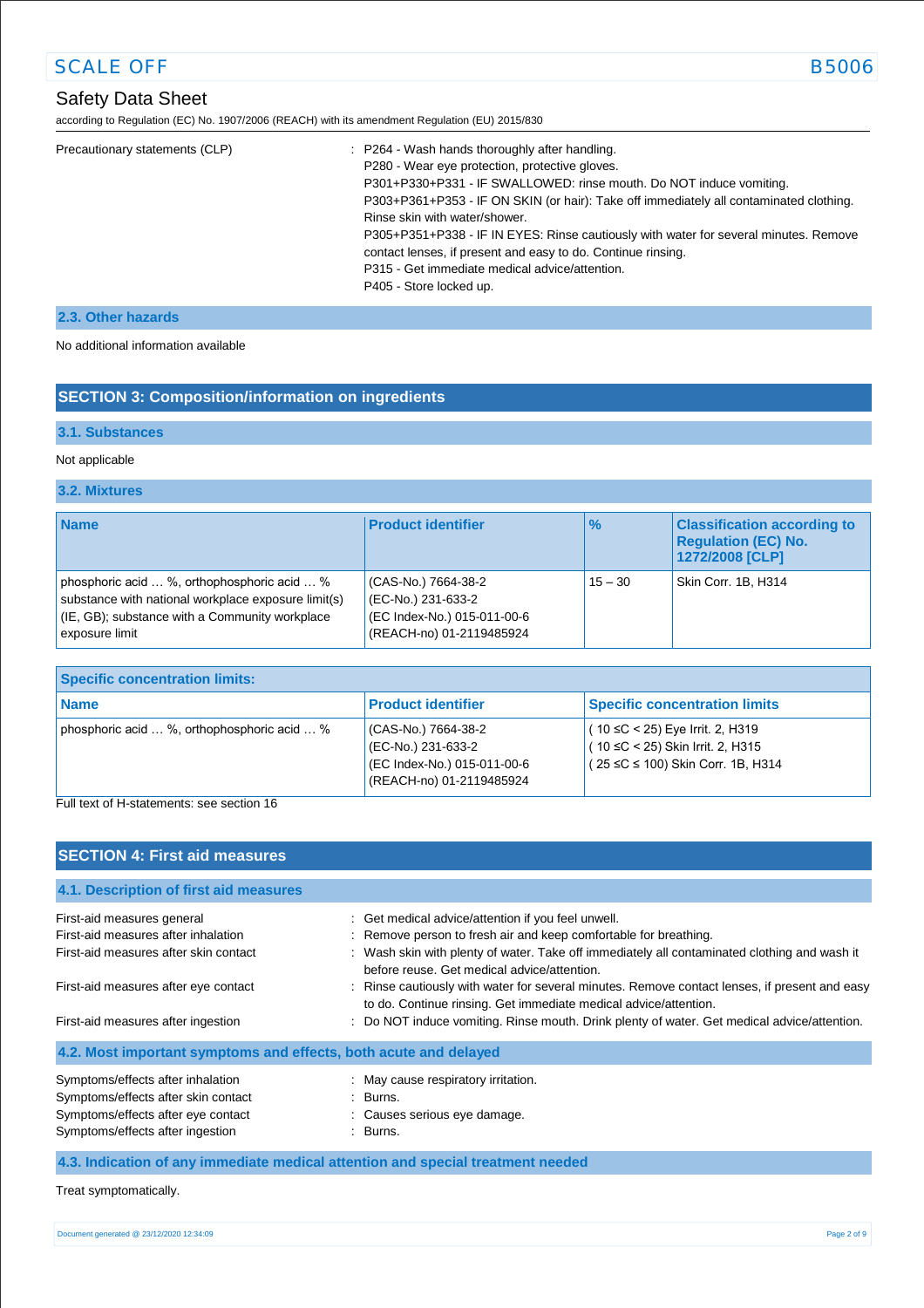according to Regulation (EC) No. 1907/2006 (REACH) with its amendment Regulation (EU) 2015/830

| <b>SECTION 5: Firefighting measures</b>                    |                                     |  |  |
|------------------------------------------------------------|-------------------------------------|--|--|
| 5.1. Extinguishing media                                   |                                     |  |  |
| Suitable extinguishing media                               | : Carbon dioxide. Dry powder. Foam. |  |  |
| 5.2. Special hazards arising from the substance or mixture |                                     |  |  |
| Hazardous decomposition products in case of fire           | : Corrosive vapours.                |  |  |

**5.3. Advice for firefighters**

No additional information available

| <b>SECTION 6: Accidental release measures</b>                                                 |                                                                                                                     |  |  |
|-----------------------------------------------------------------------------------------------|---------------------------------------------------------------------------------------------------------------------|--|--|
| 6.1. Personal precautions, protective equipment and emergency procedures                      |                                                                                                                     |  |  |
| 6.1.1. For non-emergency personnel<br>Emergency procedures<br>6.1.2. For emergency responders | : Evacuate unnecessary personnel.                                                                                   |  |  |
| Protective equipment                                                                          | Use personal protective equipment as required.<br>÷                                                                 |  |  |
| <b>6.2. Environmental precautions</b>                                                         |                                                                                                                     |  |  |
| Avoid release to the environment.                                                             |                                                                                                                     |  |  |
| 6.3. Methods and material for containment and cleaning up                                     |                                                                                                                     |  |  |
| For containment<br>Methods for cleaning up                                                    | Collect spillage.<br>÷<br>Soak up spills with inert solids, such as clay or diatomaceous earth as soon as possible. |  |  |
| 6.4. Reference to other sections                                                              |                                                                                                                     |  |  |

For further information refer to section 8: "Exposure controls/personal protection". For further information refer to section 13.

| <b>SECTION 7: Handling and storage</b>                                                                                           |                                                                                                                                                                                                      |
|----------------------------------------------------------------------------------------------------------------------------------|------------------------------------------------------------------------------------------------------------------------------------------------------------------------------------------------------|
| 7.1. Precautions for safe handling                                                                                               |                                                                                                                                                                                                      |
| Precautions for safe handling<br>Hygiene measures                                                                                | : Avoid contact with skin and eyes.<br>: Do not eat, drink or smoke when using this product.                                                                                                         |
| 7.2. Conditions for safe storage, including any incompatibilities                                                                |                                                                                                                                                                                                      |
| <b>Technical measures</b><br>Storage conditions<br>Incompatible products<br>Incompatible materials<br>Special rules on packaging | : Does not require any specific or particular technical measures.<br>: Keep container closed when not in use.<br>: Strong bases. Oxidizing agent.<br>: Metals.<br>: Keep only in original container. |

**7.3. Specific end use(s)**

No additional information available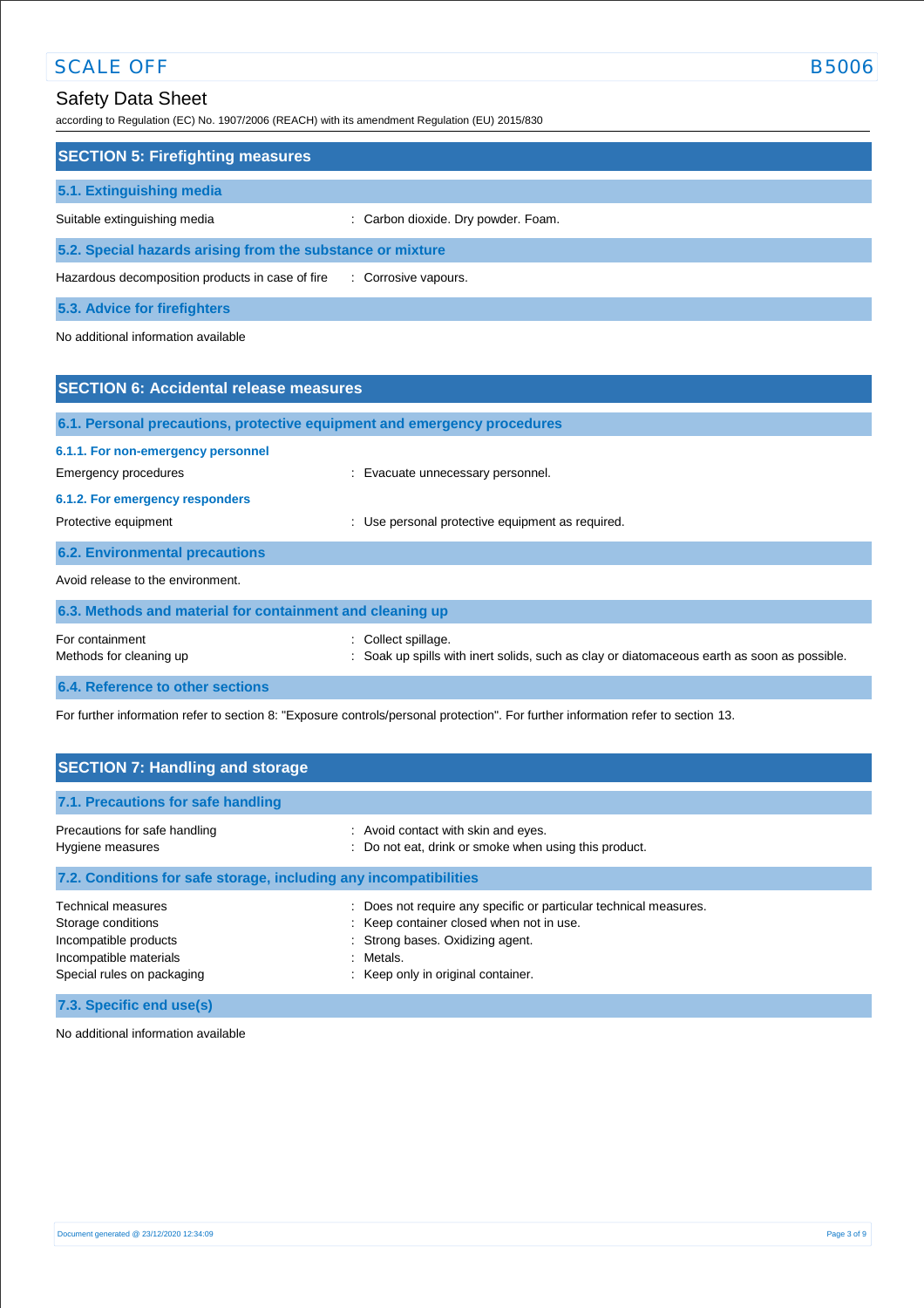# Safety Data Sheet

according to Regulation (EC) No. 1907/2006 (REACH) with its amendment Regulation (EU) 2015/830

| <b>SECTION 8: Exposure controls/personal protection</b>          |                                                              |  |
|------------------------------------------------------------------|--------------------------------------------------------------|--|
| <b>8.1. Control parameters</b>                                   |                                                              |  |
| 8.1.1 National occupational exposure and biological limit values |                                                              |  |
| phosphoric acid  %, orthophosphoric acid  % (7664-38-2)          |                                                              |  |
| <b>EU - Indicative Occupational Exposure Limit (IOEL)</b>        |                                                              |  |
| Local name                                                       | Orthophosphoric acid                                         |  |
| <b>IOEL TWA</b>                                                  | 1 mg/m $3$                                                   |  |
| <b>IOEL STEL</b>                                                 | $2$ mg/m <sup>3</sup>                                        |  |
| Regulatory reference                                             | COMMISSION DIRECTIVE 2000/39/EC                              |  |
| <b>Ireland - Occupational Exposure Limits</b>                    |                                                              |  |
| Local name                                                       | Orthophosphoric acid [Phosphoric acid]                       |  |
| OEL TWA [1]                                                      | 1 mg/ $m3$                                                   |  |
| <b>OEL STEL</b>                                                  | $2 \text{ mg/m}^3$                                           |  |
| Notes (IE)                                                       | <b>IOELV</b> (Indicative Occupational Exposure Limit Values) |  |
| Regulatory reference                                             | Chemical Agents Code of Practice 2020                        |  |
| <b>United Kingdom - Occupational Exposure Limits</b>             |                                                              |  |
| Local name                                                       | Orthophosphoric acid                                         |  |
| WEL TWA (OEL TWA) [1]                                            | 1 mg/ $m3$                                                   |  |
| WEL STEL (OEL STEL)                                              | $2$ mg/m <sup>3</sup>                                        |  |
| Regulatory reference                                             | EH40/2005 (Fourth edition, 2020). HSE                        |  |

#### **8.1.2. Recommended monitoring procedures**

No additional information available

#### **8.1.3. Air contaminants formed**

No additional information available

#### **8.1.4. DNEL and PNEC**

No additional information available

#### **8.1.5. Control banding**

No additional information available

#### **8.2. Exposure controls**

**8.2.1. Appropriate engineering controls** 

No additional information available

#### **8.2.2. Personal protection equipment**

#### **Personal protective equipment symbol(s):**



#### **8.2.2.1. Eye and face protection**

| Eye protection:        |  |
|------------------------|--|
| Safety glasses. EN 166 |  |
|                        |  |

#### **8.2.2.2. Skin protection**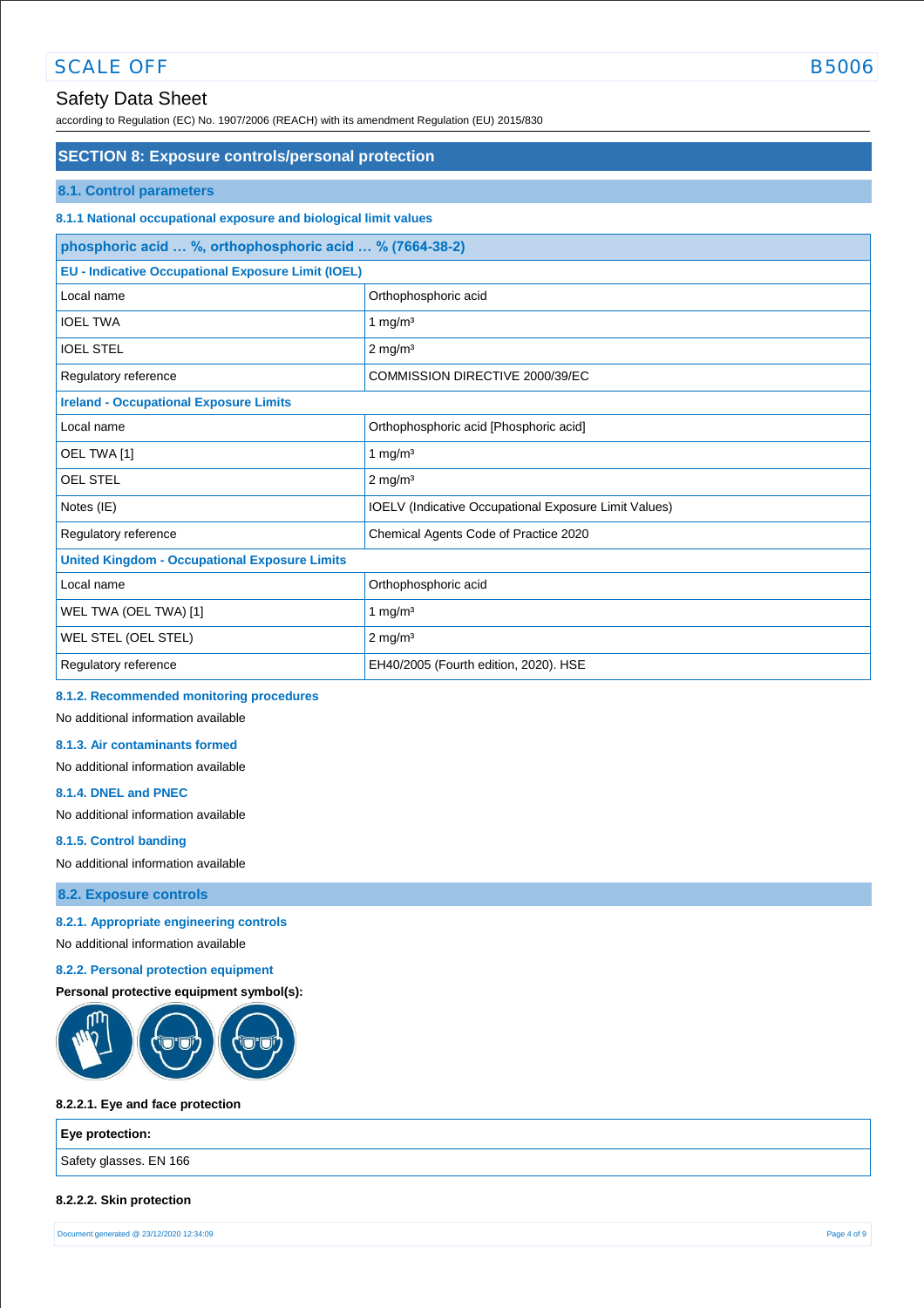## Safety Data Sheet

according to Regulation (EC) No. 1907/2006 (REACH) with its amendment Regulation (EU) 2015/830

#### **Skin and body protection:**

#### Not required for normal conditions of use

#### **Hand protection:**

Chemical resistant gloves (according to European standard EN 374 or equivalent). Nitrile rubber gloves

# **Other skin protection Materials for protective clothing:**

Not required for normal conditions of use

#### **8.2.2.3. Respiratory protection**

#### **Respiratory protection:**

Not required for normal conditions of use

#### **8.2.2.4. Thermal hazards**

No additional information available

#### **8.2.3. Environmental exposure controls**

No additional information available

| <b>SECTION 9: Physical and chemical properties</b>                                                                                                                                                                                                                               |                                                                                                                                                                                                                                                                                               |  |  |  |
|----------------------------------------------------------------------------------------------------------------------------------------------------------------------------------------------------------------------------------------------------------------------------------|-----------------------------------------------------------------------------------------------------------------------------------------------------------------------------------------------------------------------------------------------------------------------------------------------|--|--|--|
| 9.1. Information on basic physical and chemical properties                                                                                                                                                                                                                       |                                                                                                                                                                                                                                                                                               |  |  |  |
| Physical state<br>Appearance<br>Colour<br>Odour<br>Odour threshold<br>pH<br>Relative evaporation rate (butylacetate=1)<br>Melting point<br>Freezing point<br>Boiling point<br>Flash point<br>Auto-ignition temperature<br>Decomposition temperature<br>Flammability (solid, gas) | : Liquid<br>Clear, colorless liquid.<br>Colourless.<br>odourless.<br>No data available<br>1.9<br>÷<br>No data available<br>No data available<br>No data available<br>$\geq 100$ °C<br>No data available<br>٠<br>No data available<br>No data available<br>$\blacksquare$<br>No data available |  |  |  |
| Vapour pressure<br>Relative vapour density at 20 °C<br>Relative density<br>Solubility<br>Partition coefficient n-octanol/water (Log Pow)<br>Viscosity, kinematic<br>Viscosity, dynamic<br><b>Explosive properties</b><br>Oxidising properties<br><b>Explosive limits</b>         | No data available<br>No data available<br>1.08<br>Soluble in water.<br>$\blacksquare$<br>No data available<br>No data available<br>$\overline{\phantom{a}}$<br>No data available<br>No data available<br>No data available<br>No data available                                               |  |  |  |

# **9.2. Other information**

No additional information available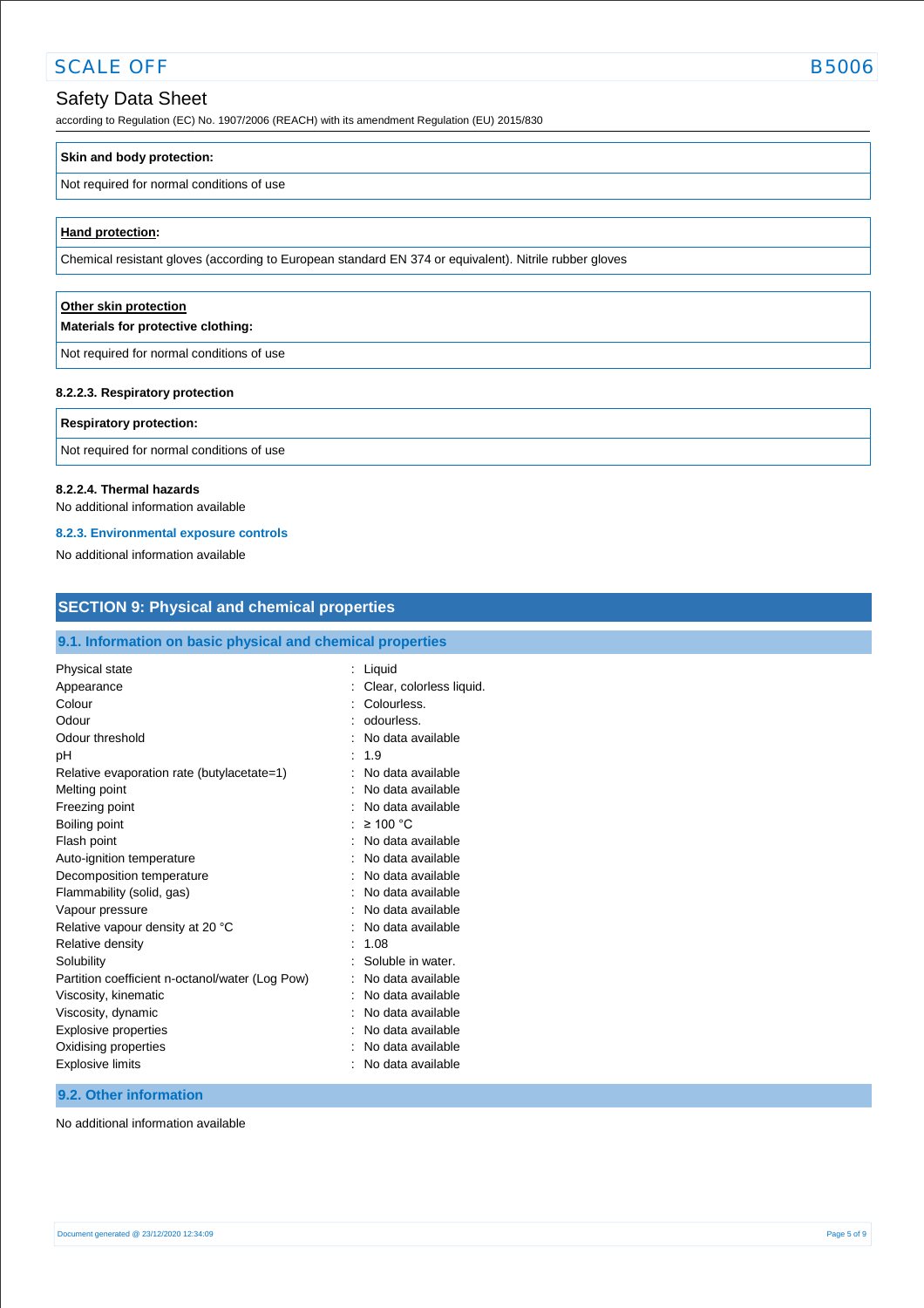according to Regulation (EC) No. 1907/2006 (REACH) with its amendment Regulation (EU) 2015/830

#### **SECTION 10: Stability and reactivity**

#### **10.1. Reactivity**

The product is non-reactive under normal conditions of use, storage and transport.

#### **10.2. Chemical stability**

Stable under normal conditions.

**10.3. Possibility of hazardous reactions**

No dangerous reactions known under normal conditions of use.

**10.4. Conditions to avoid**

None under recommended storage and handling conditions (see section 7).

**10.5. Incompatible materials**

metals.

**10.6. Hazardous decomposition products**

Under normal conditions of storage and use, hazardous decomposition products should not be produced.

#### **SECTION 11: Toxicological information**

#### **11.1 Information on toxicological effects**

| Acute toxicity (oral)<br>Acute toxicity (dermal)<br>Acute toxicity (inhalation) | Not classified<br>Not classified<br>: Not classified |
|---------------------------------------------------------------------------------|------------------------------------------------------|
| Skin corrosion/irritation                                                       | Causes severe skin burns.<br>۰<br>pH: 1.9            |
| Serious eye damage/irritation                                                   | : Causes serious eye damage.<br>pH: 1.9              |
| Respiratory or skin sensitisation                                               | : Not classified                                     |
| Germ cell mutagenicity                                                          | : Not classified                                     |
| Carcinogenicity                                                                 | : Not classified                                     |
| Reproductive toxicity                                                           | : Not classified                                     |
| STOT-single exposure                                                            | : Not classified                                     |
| STOT-repeated exposure                                                          | : Not classified                                     |
| Aspiration hazard                                                               | : Not classified                                     |

| <b>SECTION 12: Ecological information</b>                    |                     |
|--------------------------------------------------------------|---------------------|
| 12.1. Toxicity                                               |                     |
| Hazardous to the aquatic environment, short-term<br>(acute)  | : Not classified    |
| Hazardous to the aquatic environment, long-term<br>(chronic) | Not classified<br>÷ |
| 12.2. Persistence and degradability                          |                     |

No additional information available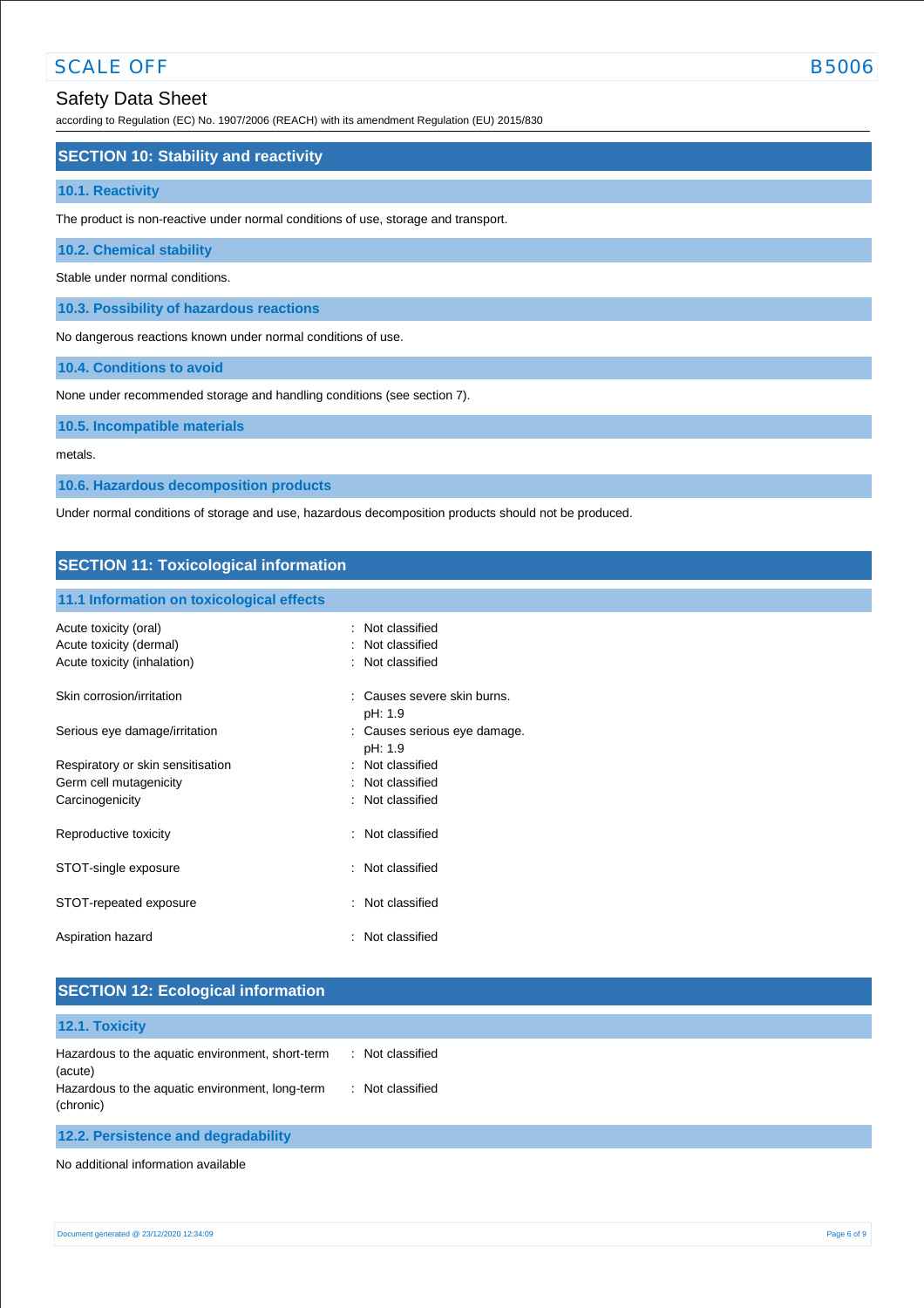according to Regulation (EC) No. 1907/2006 (REACH) with its amendment Regulation (EU) 2015/830

| 12.3. Bioaccumulative potential          |  |  |
|------------------------------------------|--|--|
| No additional information available      |  |  |
| 12.4. Mobility in soil                   |  |  |
| No additional information available      |  |  |
| 12.5. Results of PBT and vPvB assessment |  |  |
| No additional information available      |  |  |
| 12.6. Other adverse effects              |  |  |

No additional information available

**13.1. Waste treatment methods** No additional information available

In accordance with ADR / IMDG / IATA

**SECTION 13: Disposal considerations**

**SECTION 14: Transport information**

| 14.1 UN number                                                                                                                                                                                                     |                                                                                                                                                                                                                                                 |
|--------------------------------------------------------------------------------------------------------------------------------------------------------------------------------------------------------------------|-------------------------------------------------------------------------------------------------------------------------------------------------------------------------------------------------------------------------------------------------|
| UN-No. (ADR)<br>UN-No. (IMDG)<br>UN-No. (IATA)                                                                                                                                                                     | : UN 1805<br>$\therefore$ UN 1805<br>: UN 1805                                                                                                                                                                                                  |
| 14.2. UN proper shipping name                                                                                                                                                                                      |                                                                                                                                                                                                                                                 |
| Proper Shipping Name (ADR)<br>Proper Shipping Name (IMDG)<br>Proper Shipping Name (IATA)<br>Transport document description (ADR)<br>Transport document description (IMDG)<br>Transport document description (IATA) | : PHOSPHORIC ACID, SOLUTION<br>$\pm$ PHOSPHORIC ACID SOLUTION<br>: Phosphoric acid, solution<br>: UN 1805 PHOSPHORIC ACID, SOLUTION, 8, III, $(E)$<br>: UN 1805 PHOSPHORIC ACID SOLUTION, 8, III<br>: UN 1805 Phosphoric acid, solution, 8, III |
| 14.3. Transport hazard class(es)                                                                                                                                                                                   |                                                                                                                                                                                                                                                 |

**ADR** Transport hazard class(es) (ADR) : 8

Danger labels (ADR) : 8

:



Transport hazard class(es) (IMDG) : 8 Danger labels (IMDG) : 8



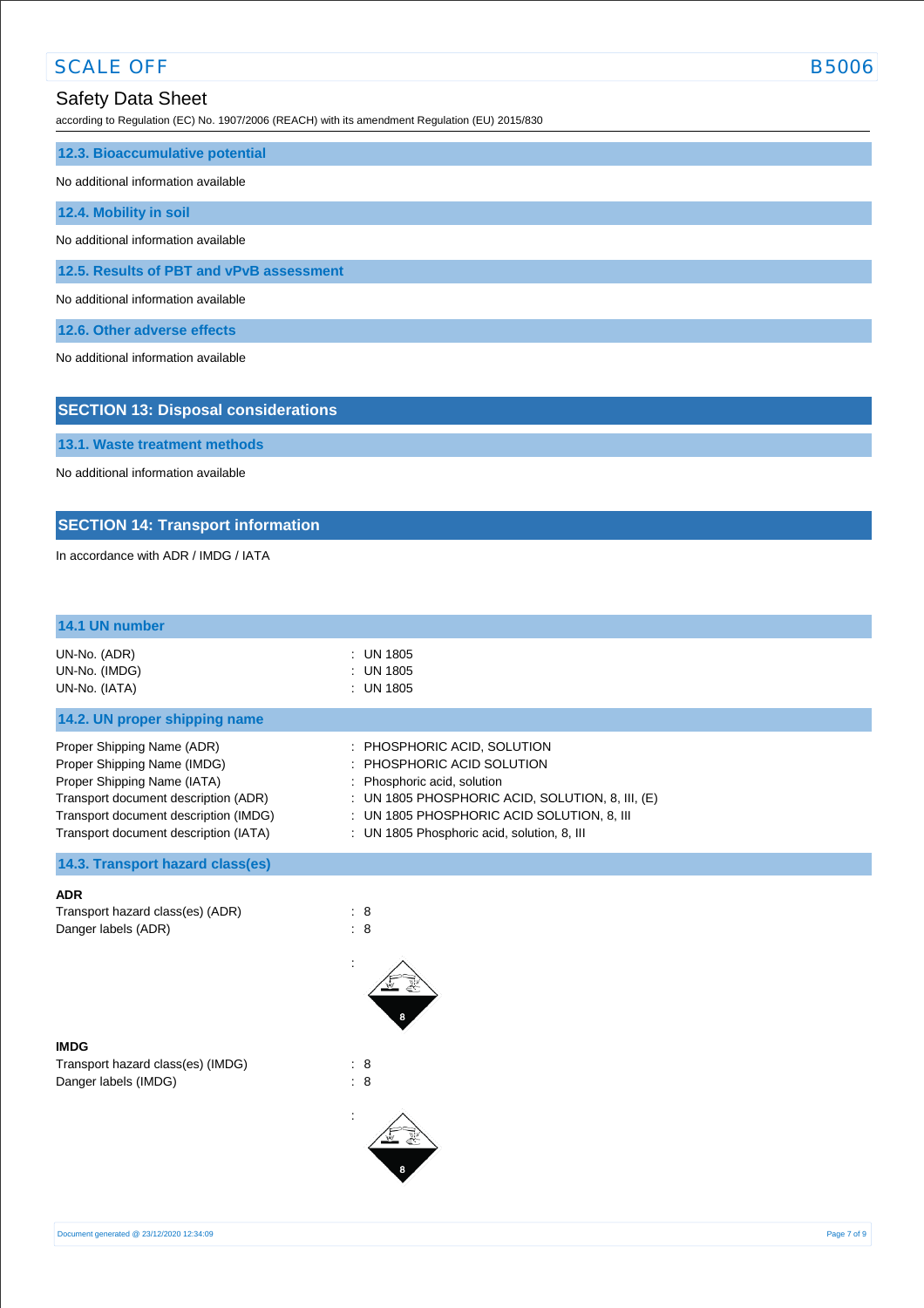# Safety Data Sheet

according to Regulation (EC) No. 1907/2006 (REACH) with its amendment Regulation (EU) 2015/830

| <b>IATA</b><br>Transport hazard class(es) (IATA)<br>Danger labels (IATA)                                                                                                                                | : 8<br>: 8                                                            |
|---------------------------------------------------------------------------------------------------------------------------------------------------------------------------------------------------------|-----------------------------------------------------------------------|
|                                                                                                                                                                                                         |                                                                       |
| 14.4. Packing group                                                                                                                                                                                     |                                                                       |
| Packing group (ADR)<br>Packing group (IMDG)<br>Packing group (IATA)                                                                                                                                     | $\therefore$ III<br>$:$ $\mathbb{H}$<br>$\therefore$ III              |
| <b>14.5. Environmental hazards</b>                                                                                                                                                                      |                                                                       |
| Dangerous for the environment<br>Marine pollutant<br>Other information                                                                                                                                  | : No<br>: No<br>No supplementary information available                |
| 14.6. Special precautions for user                                                                                                                                                                      |                                                                       |
| <b>Overland transport</b><br>Classification code (ADR)                                                                                                                                                  | $:$ C1                                                                |
| Limited quantities (ADR)                                                                                                                                                                                | : 51                                                                  |
| Excepted quantities (ADR)<br>Packing instructions (ADR)<br>Mixed packing provisions (ADR)<br>Portable tank and bulk container instructions (ADR)<br>Portable tank and bulk container special provisions | : E1<br>P001, IBC03, LP01, R001<br>: MP19<br>: T4<br>$\therefore$ TP1 |
| (ADR)                                                                                                                                                                                                   |                                                                       |
| Tank code (ADR)                                                                                                                                                                                         | : L4BN<br>: AT                                                        |
| Vehicle for tank carriage<br>Transport category (ADR)                                                                                                                                                   | : 3                                                                   |
| Special provisions for carriage - Packages (ADR)                                                                                                                                                        | : V12                                                                 |
| Hazard identification number (Kemler No.)<br>Orange plates                                                                                                                                              | $\therefore 80$<br>$\ddot{\cdot}$<br>80<br>805                        |
| Tunnel restriction code (ADR)<br>EAC code                                                                                                                                                               | : E<br>: 2R                                                           |
| <b>Transport by sea</b><br>Special provisions (IMDG)                                                                                                                                                    | : 223                                                                 |
| Limited quantities (IMDG)                                                                                                                                                                               | : 5L                                                                  |
| Excepted quantities (IMDG)                                                                                                                                                                              | $\therefore$ E1                                                       |
| Packing instructions (IMDG)<br>IBC packing instructions (IMDG)                                                                                                                                          | : P001, LP01<br>: IBC03                                               |
| Tank instructions (IMDG)                                                                                                                                                                                | : T4                                                                  |
| Tank special provisions (IMDG)                                                                                                                                                                          | $:$ TP1                                                               |
| EmS-No. (Fire)                                                                                                                                                                                          | $F-A$                                                                 |
| EmS-No. (Spillage)<br>Stowage category (IMDG)                                                                                                                                                           | $: S-B$<br>$\therefore$ A                                             |
| Air transport                                                                                                                                                                                           |                                                                       |
| PCA Excepted quantities (IATA)                                                                                                                                                                          | $\therefore$ E1                                                       |
| PCA Limited quantities (IATA)                                                                                                                                                                           | : Y841                                                                |
| PCA limited quantity max net quantity (IATA)                                                                                                                                                            | : 1L                                                                  |
| PCA packing instructions (IATA)<br>PCA max net quantity (IATA)                                                                                                                                          | : 852<br>: 5L                                                         |
| CAO packing instructions (IATA)                                                                                                                                                                         | : 856                                                                 |
| CAO max net quantity (IATA)                                                                                                                                                                             | : 60L                                                                 |
| Special provisions (IATA)                                                                                                                                                                               | : A3                                                                  |